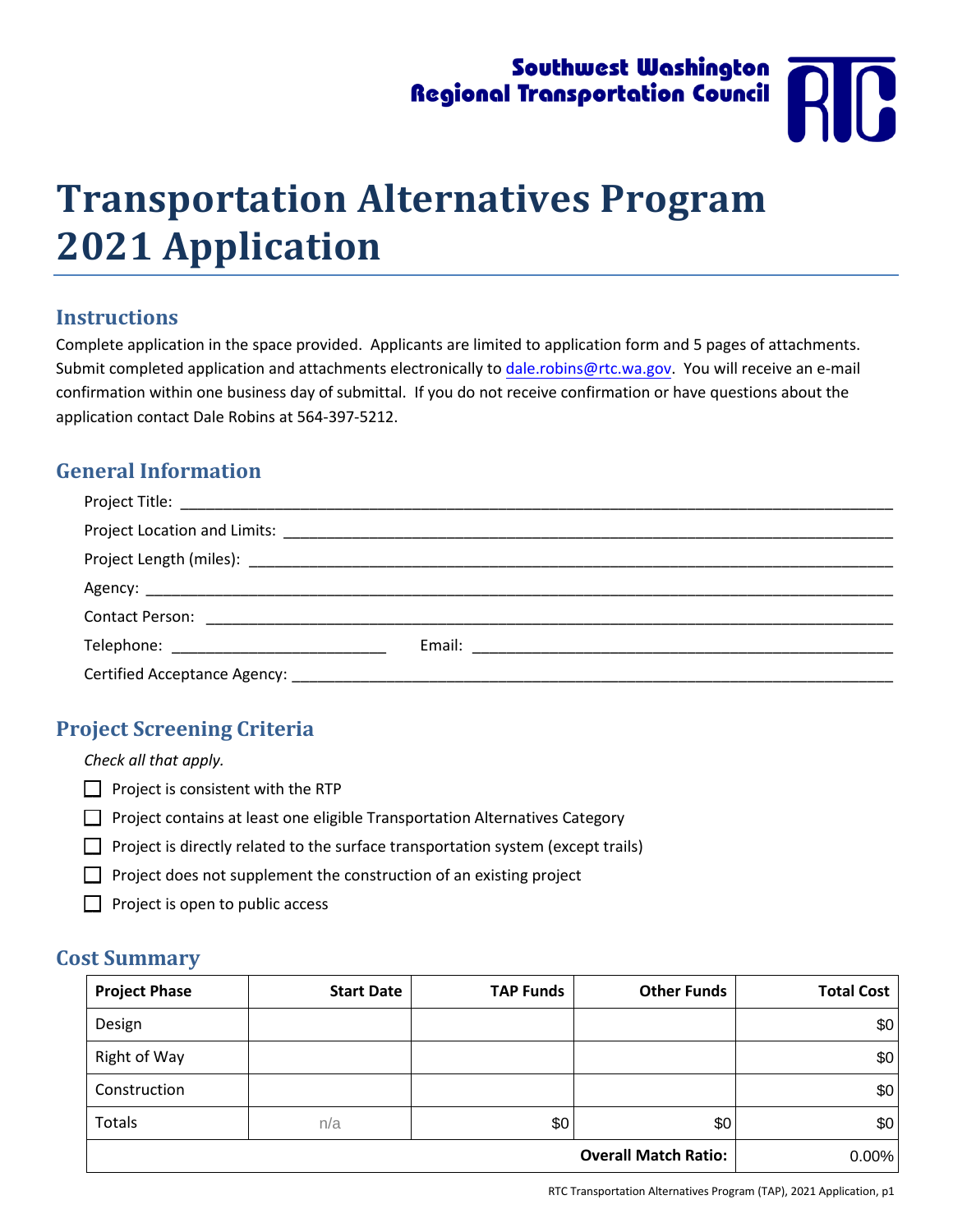## **Project Type**

*Check all that apply.*

- $\Box$  Bike/Pedestrian facilities
- $\Box$  Safe routes for non-drivers
- $\Box$  Abandoned railroad corridors for trails
- $\Box$  Turnouts, overlooks, and viewing areas
- $\Box$  Control of outdoor advertising
- $\Box$  Historic preservation of transportation facilities

### **Project Information**

1. Project Description:

- $\Box$  Vegetation management practices
- $\Box$  Archaeological activities
- $\Box$  Environmental mitigation activity
- Recreational Trails Program
- \_\_ Safe Routes to School Program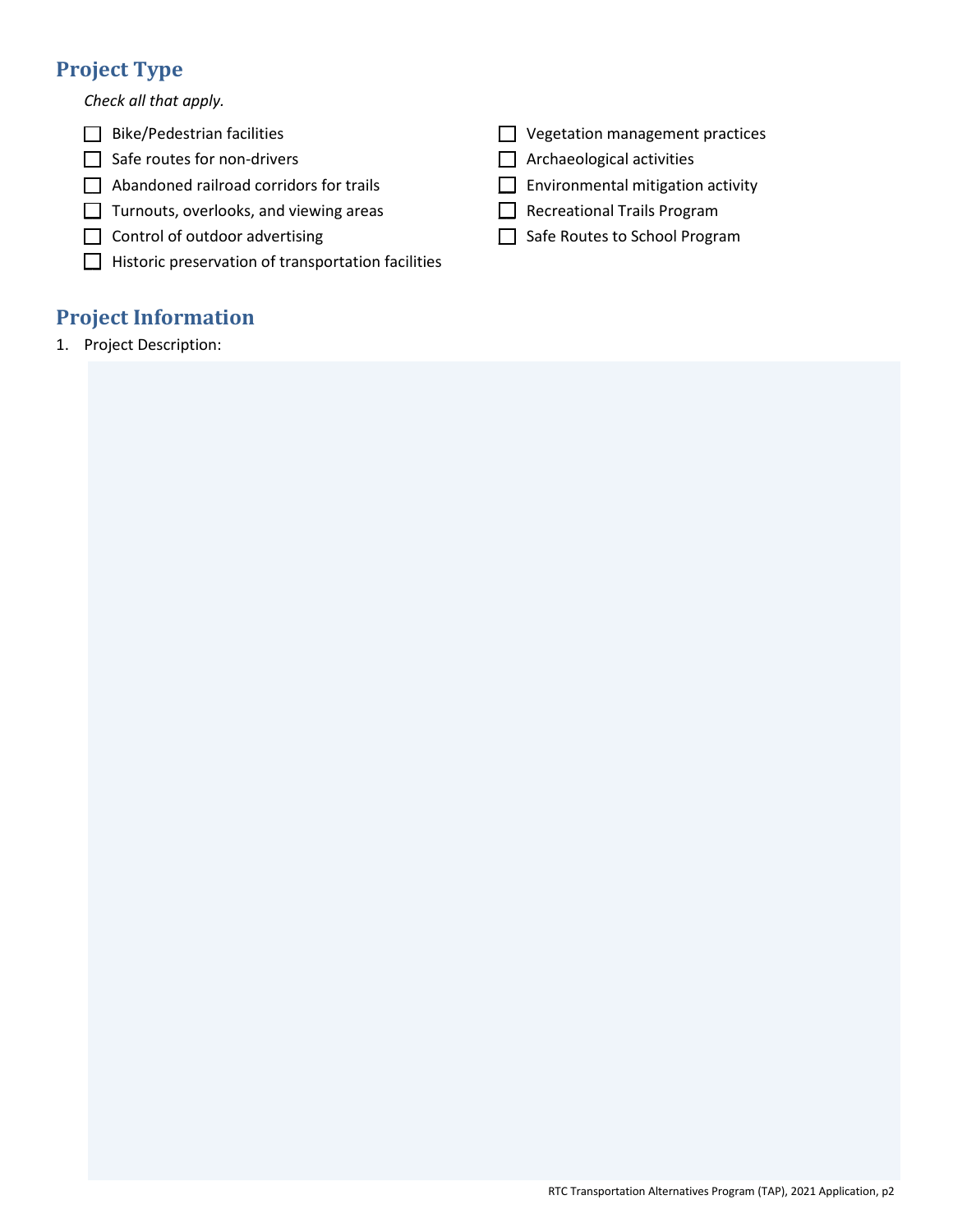2. Describe how the project will improve the public travel experience, and travel options, including the benefit to the community:

3. Describe how the project provides a connection between modes, or improves transportation choices, or connects to land use services such as job locations, a civic center, library, grocery market, playground, retail center, medical office, school, and other. (Include modes and list of specific land uses connect within 1/2 mile of project):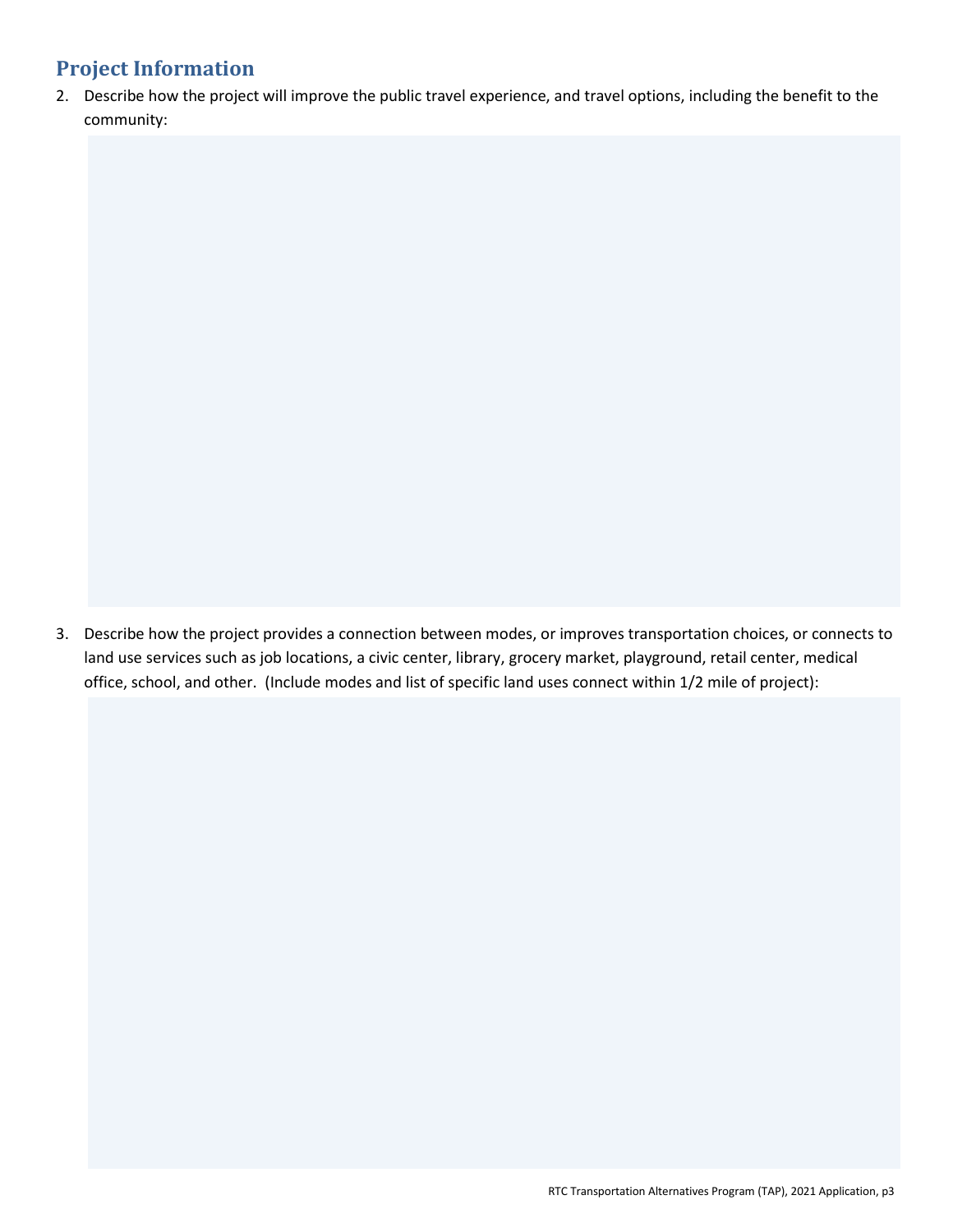4. Describe how the project relates to an adopted plan such as the GMA plan, modal plan, neighborhood plan or other planning process. (Include name of Plan and attach a copy of page from plan that including project by name):

5. Describe to what extent the project will improve mobility for disadvantage populations, including elderly, disabled minority, and low income populations:

6. List affordable house complex and number of housing units that are within 1/2 mile of project: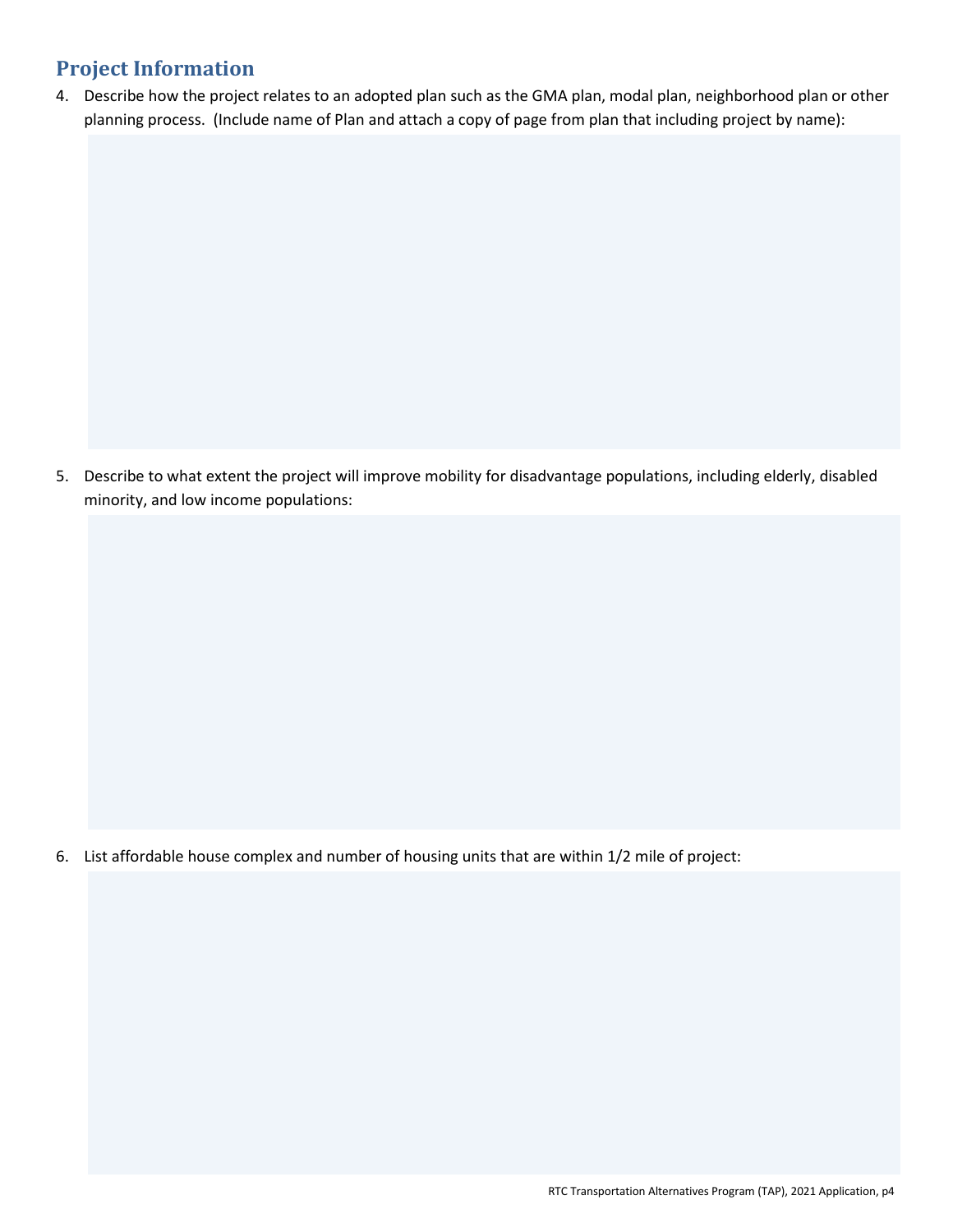7. Identify the safety issues addressed by project (collision data, lack of adequate safe crossing or access, lack of separated facility, high speed or volume, other):

8. Describe how the project addresses the safety issues identified:

#### 9. Readiness:

- Design at 70% or higher
- \_\_ Right of way acquisition complete or not needed
- $\Box$  Environmental permits approved

Please explain: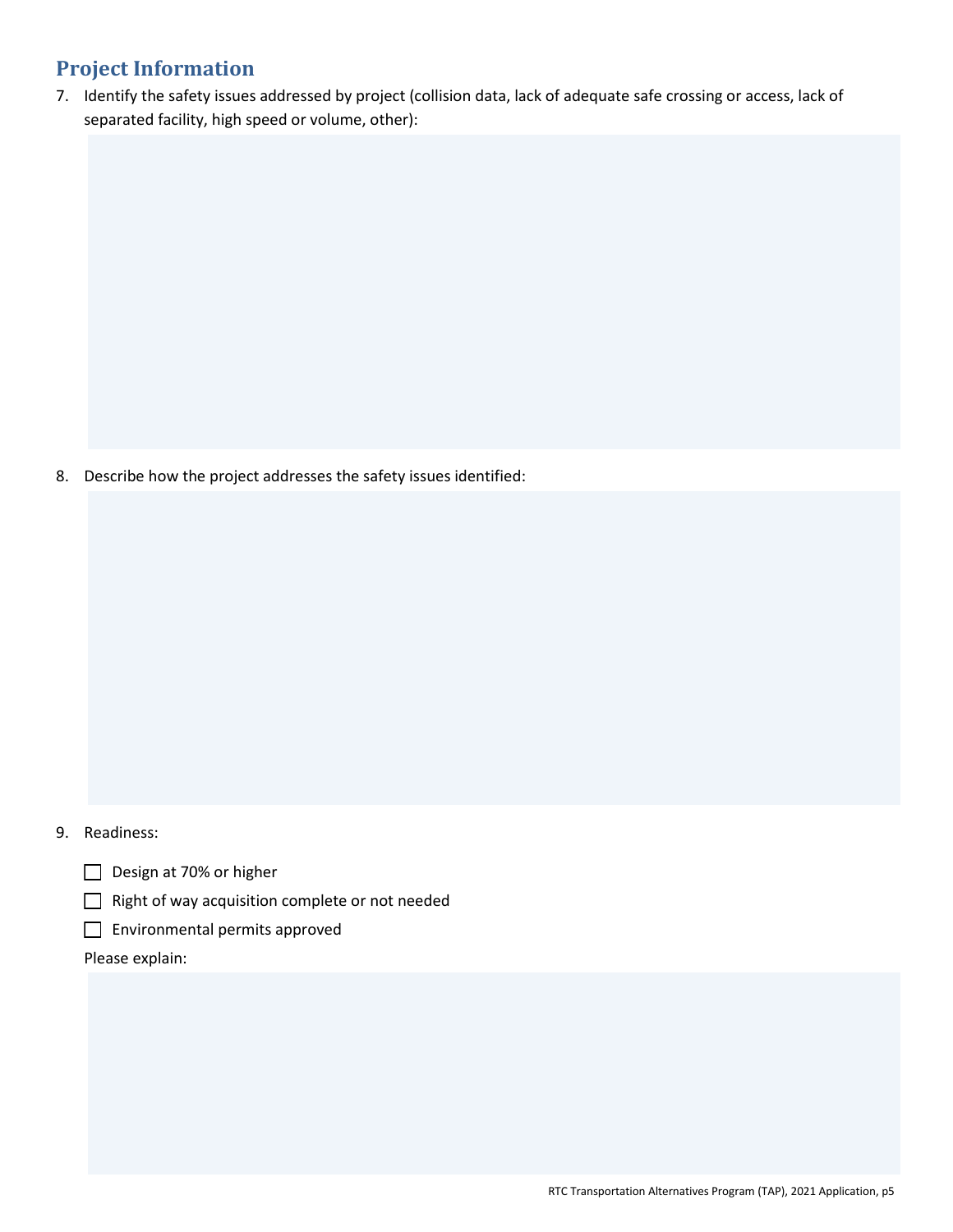10. Describe how the local community and other agencies have been involved in the planning process for the project. List any opposition to the project and how it was overcome:

11. Describe how the project improves public health and increase physical activity:

12. Describe how the project includes design elements that contribute to quality of life: